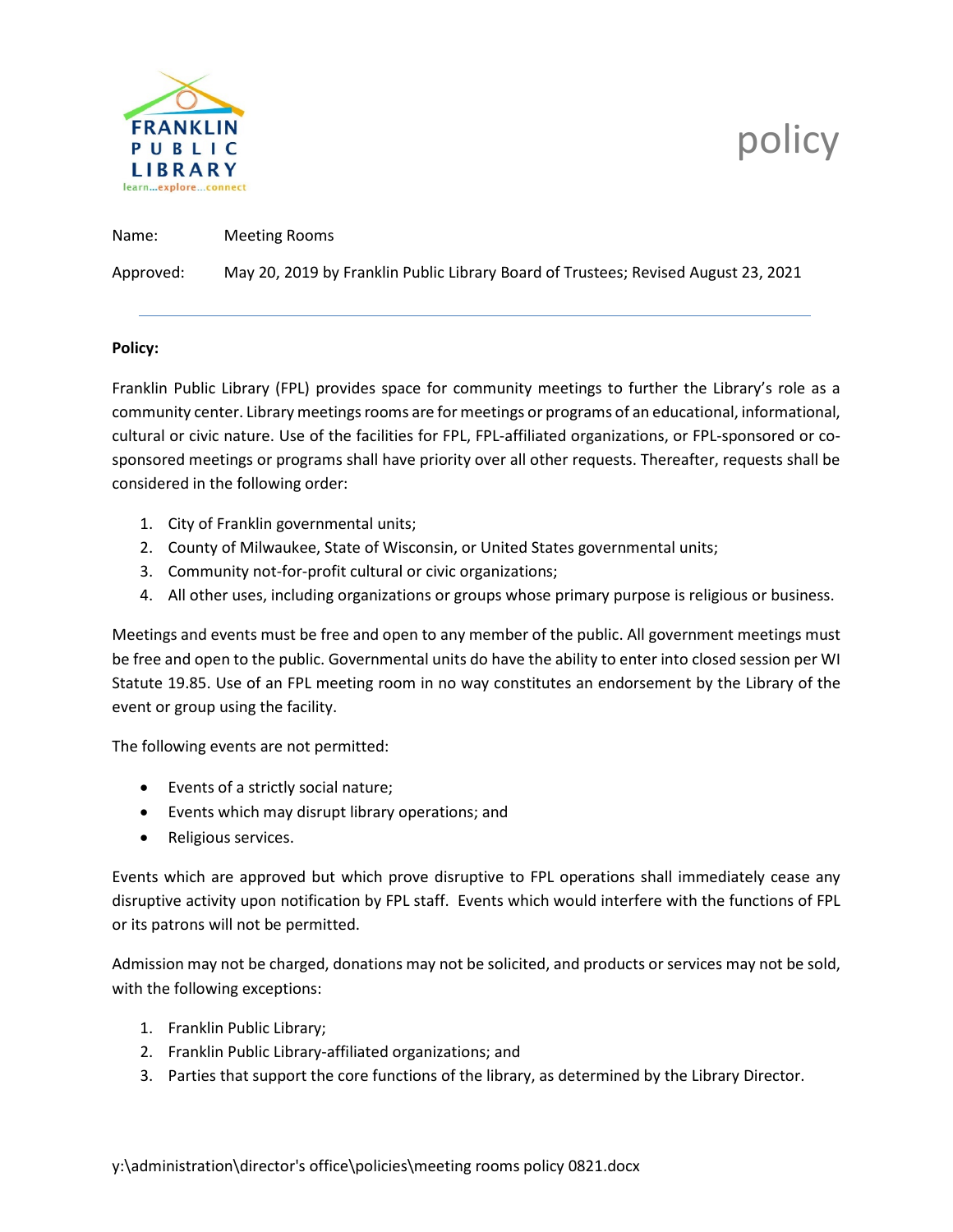If anyone has been found to be misrepresenting themselves or their group, they may be denied future access to the meeting rooms upon determination by the Library Director and/or the Franklin Public Library Board of Trustees.

- Hours of Operation
	- o The FPL meeting rooms may only be used during normal Franklin Public Library operating hours, with meetings scheduled no less than 15 minutes after the library opening, except at the discretion of the Library Director. This includes setup and clean up. All groups must vacate the meeting rooms 15 minutes prior to library closing. Failure to do this will result in a loss of meeting room privileges.
- Fees
	- $\circ$  Fees shall be charged to ALL groups using the Fadrow Room(s), and/or the Sievert Conference Room, with the following exceptions:
		- **Franklin Public Library;**
		- **Franklin Public Library-affiliated organizations;**
		- City of Franklin, Milwaukee County, State of Wisconsin, and units of the Federal government;
		- Public School Systems serving Franklin; and
	- o Exceptions as determined by the Library Director.

# **Fadrow Room(s)**

- o For profit located in Franklin:
	- $\overline{\phantom{a}}$  \$40 per room section for up to 4 hours in a day;
	- **50 per room section for 4 or more hours in a day;**
	- **515 for use of kitchen;**
	- **510 for use of A/V equipment (microphones/laptops/projector).**
- o For profit located outside Franklin:
	- \$80 per room section for up to 4 hours in a day;
	- **5100 per room section for 4 or more hours in a day;**
	- **525 for use of kitchen;**
	- \$20 for use of A/V equipment (microphones/laptops/projector).
- $\circ$  Nonprofit 501(c)3 located in Franklin:
	- $\overline{\phantom{a}}$  \$20 per room section for up to 4 hours in a day;
	- **530 per room section for 4 or more hours in a day;**
	- \$15 for use of kitchen;
	- **510 for use of A/V equipment (microphones/laptops/projector).**
- o Nonprofit 501(c)3 located outside Franklin:
	- $\overline{\phantom{a}}$  \$40 per room section for up to 4 hours in a day;
	- **50 per room section for 4 or more hours in a day;**
	- **515 for use of kitchen;**
	- **510 for use of A/V equipment (microphones/laptops/projector).**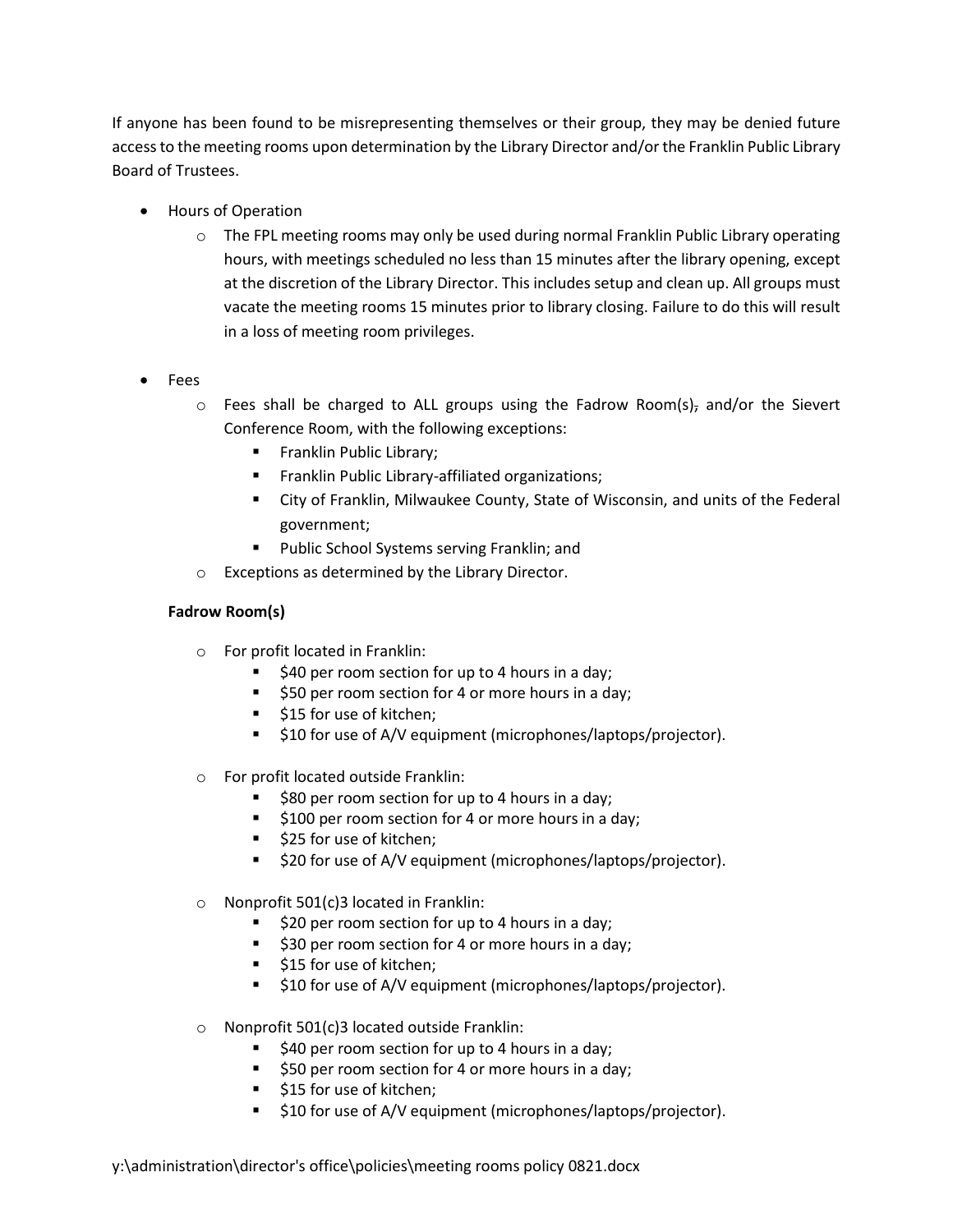#### **Sievert Conference Room**

- o For profit located in Franklin:
	- $\overline{\phantom{a}}$  \$20 for up to 4 hours in a day;
	- **530 for 4 or more hours in a day;**
	- **510 for use of A/V equipment (laptop/projector).**
- o For profit located outside Franklin:
	- $\overline{\phantom{a}}$  \$30 for up to 4 hours in a day;
	- **540 for 4 or more hours in a day;**
	- **515 for use of A/V equipment (laptop/projector).**
- o Nonprofit 501(c)3 located in Franklin:
	- $\overline{\phantom{a}}$  \$10 for up to 4 hours in a day;
	- **520 for 4 or more hours in a day;**
	- $\overline{\phantom{a}}$  \$5 for use of A/V equipment (laptop/projector).
- o Nonprofit 501(c)3 located outside Franklin:
	- $\overline{\phantom{a}}$  \$15 for up to 4 hours in a day;
	- $\overline{\phantom{a}}$  \$20 for 4 or more hours in a day;
	- **510 for use of A/V equipment (laptop/projector).**

## **Additional Information***:*

- Available Rooms
	- o Sievert Conference Room: Board table seats 10; room capacity is 16
	- o Fadrow Room A (East Room): Auditorium seating for 70; Classroom Seating for 36
	- o Fadrow Room B (West Room): Auditorium seating for 40; Classroom Seating for 24
	- $\circ$  Fadrow Rooms A & B: Auditorium Seating for 175; Classroom seating for 90\*

\*FPL has 175 chairs and 30 tables for the Fadrow Rooms.

- Use of Facilities and Equipment
	- o Rooms shall be setup by FPL staff whenever possible.
	- o Special setup requests must be addressed when the room is reserved.
	- $\circ$  If users change the room setup, the room shall be returned to its original condition at the end of use.
	- o Audiovisual equipment shall be made available upon request, if available.
	- $\circ$  Any and all supplies and equipment used by the group that has reserved a meeting room must be brought in the day of the event and removed immediately following the event.
- **Reservations** 
	- $\circ$  Fadrow Room(s) and the Sievert Conference Room may be reserved by contacting the FPL Meeting Room Coordinator at 414-425-8214, x6603, or by email at [FPLMeetingRooms@mcfls.org,](mailto:FPLMeetingRooms@mcfls.org) or by completing a Meeting Room Scheduling Request Form, available online a[t www.FranklinPublicLibrary.org](http://www.franklinpubliclibrary.org/) or at the Adult Information Desk. The Meeting Room Coordinator or designee will confirm all reservations.